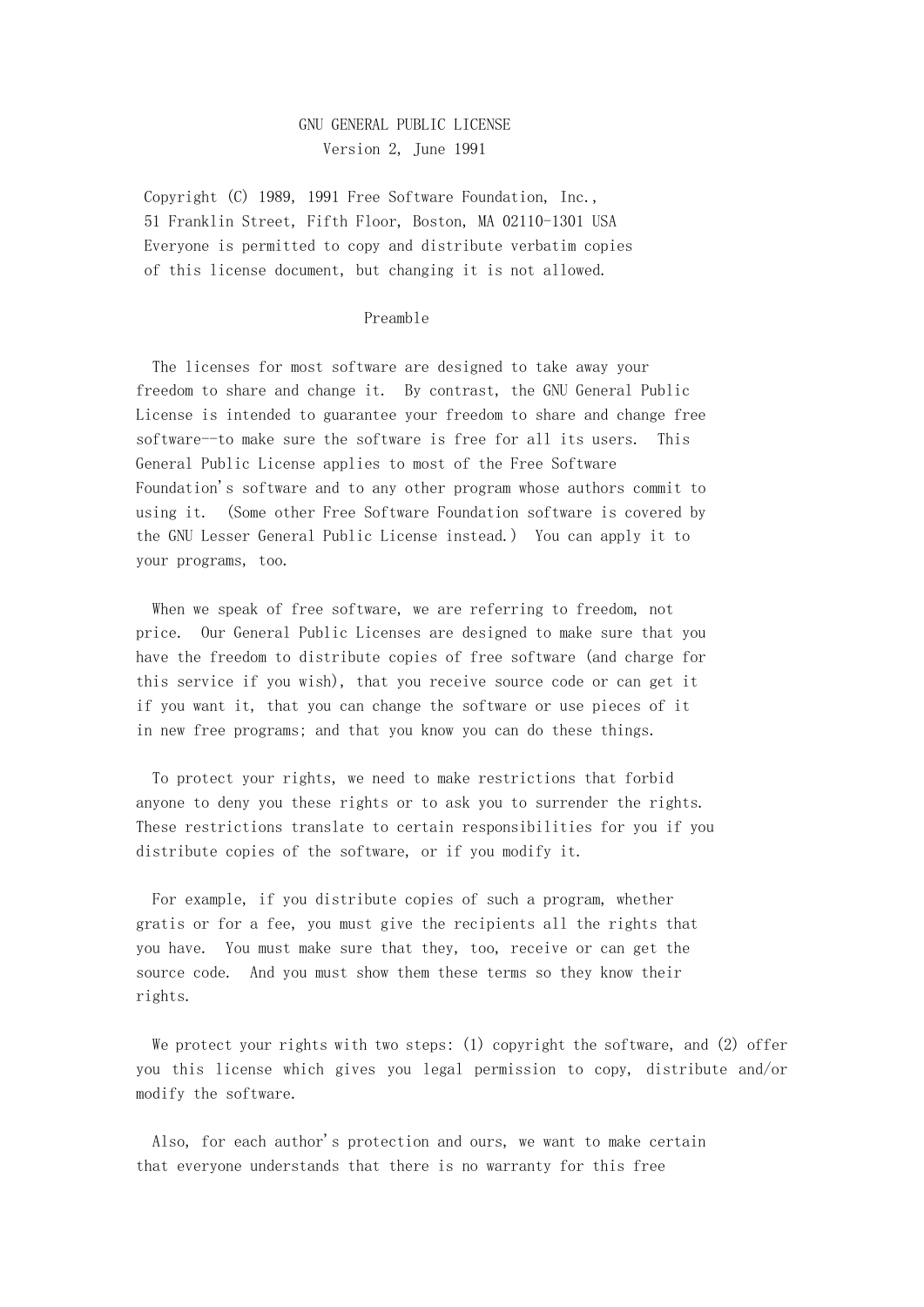software. If the software is modified by someone else and passed on, we want its recipients to know that what they have is not the original, so that any problems introduced by others will not reflect on the original authors' reputations.

 Finally, any free program is threatened constantly by software patents. We wish to avoid the danger that redistributors of a free program will individually obtain patent licenses, in effect making the program proprietary. To prevent this, we have made it clear that any patent must be licensed for everyone's free use or not licensed at all.

 The precise terms and conditions for copying, distribution and modification follow.

# GNU GENERAL PUBLIC LICENSE TERMS AND CONDITIONS FOR COPYING, DISTRIBUTION AND MODIFICATION

 0. This License applies to any program or other work which contains a notice placed by the copyright holder saying it may be distributed under the terms of this General Public License. The "Program", below, refers to any such program or work, and a "work based on the Program" means either the Program or any derivative work under copyright law: that is to say, a work containing the Program or a portion of it, either verbatim or with modifications and/or translated into another language. (Hereinafter, translation is included without limitation in the term "modification".) Each licensee is addressed as "you".

Activities other than copying, distribution and modification are not covered by this License; they are outside its scope. The act of running the Program is not restricted, and the output from the Program is covered only if its contents constitute a work based on the Program (independent of having been made by running the Program). Whether that is true depends on what the Program does.

 1. You may copy and distribute verbatim copies of the Program's source code as you receive it, in any medium, provided that you conspicuously and appropriately publish on each copy an appropriate copyright notice and disclaimer of warranty; keep intact all the notices that refer to this License and to the absence of any warranty; and give any other recipients of the Program a copy of this License along with the Program.

You may charge a fee for the physical act of transferring a copy, and you may at your option offer warranty protection in exchange for a fee.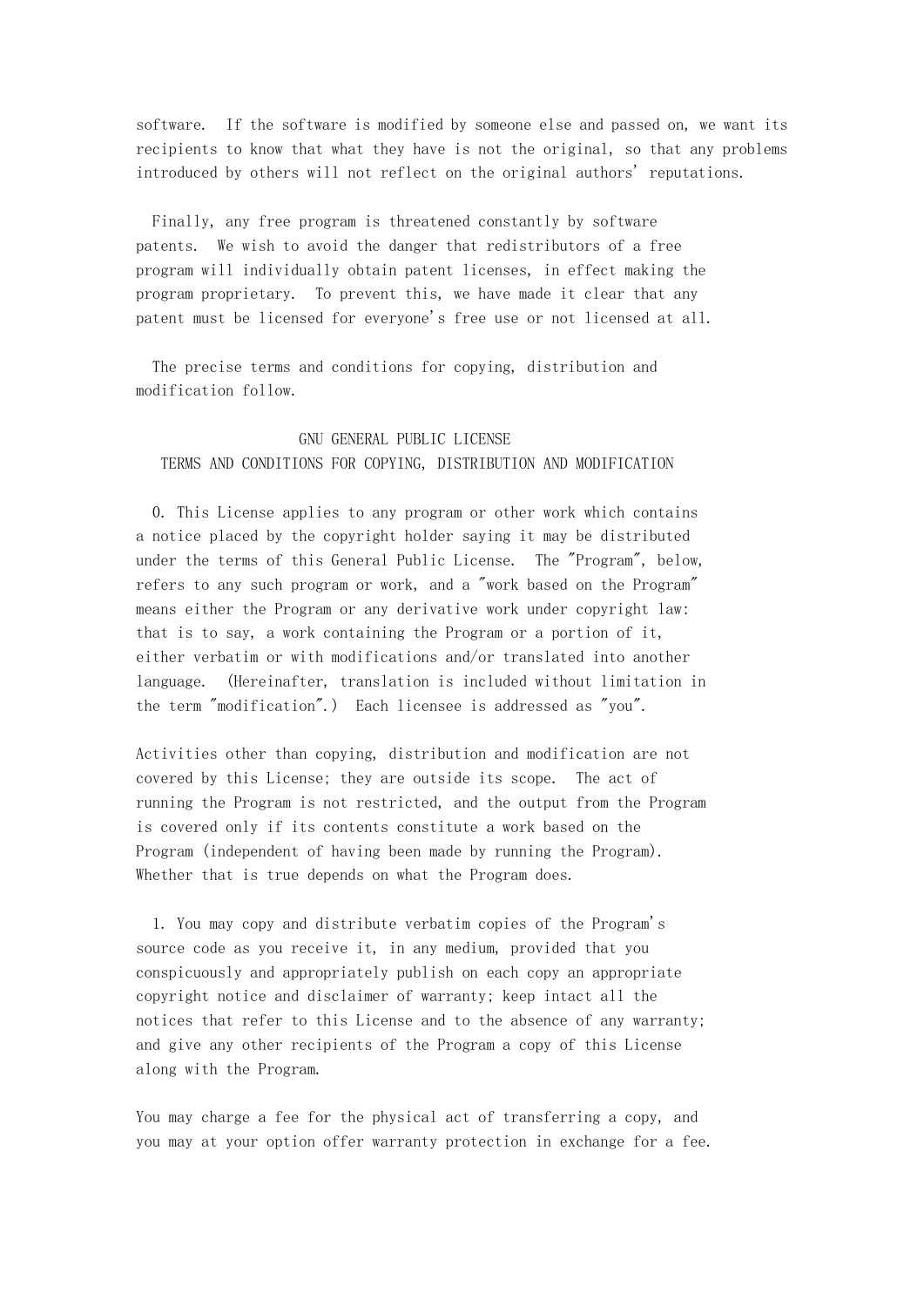2. You may modify your copy or copies of the Program or any portion of it, thus forming a work based on the Program, and copy and distribute such modifications or work under the terms of Section 1 above, provided that you also meet all of these conditions:

 a) You must cause the modified files to carry prominent notices stating that you changed the files and the date of any change.

 b) You must cause any work that you distribute or publish, that in whole or in part contains or is derived from the Program or any part thereof, to be licensed as a whole at no charge to all third parties under the terms of this License.

 c) If the modified program normally reads commands interactively when run, you must cause it, when started running for such interactive use in the most ordinary way, to print or display an announcement including an appropriate copyright notice and a notice that there is no warranty (or else, saying that you provide a warranty) and that users may redistribute the program under these conditions, and telling the user how to view a copy of this License. (Exception: if the Program itself is interactive but does not normally print such an announcement, your work based on the Program is not required to print an announcement.)

These requirements apply to the modified work as a whole. If identifiable sections of that work are not derived from the Program, and can be reasonably considered independent and separate works in themselves, then this License, and its terms, do not apply to those sections when you distribute them as separate works. But when you distribute the same sections as part of a whole which is a work based on the Program, the distribution of the whole must be on the terms of this License, whose permissions for other licensees extend to the entire whole, and thus to each and every part regardless of who wrote it.

Thus, it is not the intent of this section to claim rights or contest your rights to work written entirely by you; rather, the intent is to exercise the right to control the distribution of derivative or collective works based on the Program.

In addition, mere aggregation of another work not based on the Program with the Program (or with a work based on the Program) on a volume of a storage or distribution medium does not bring the other work under the scope of this License.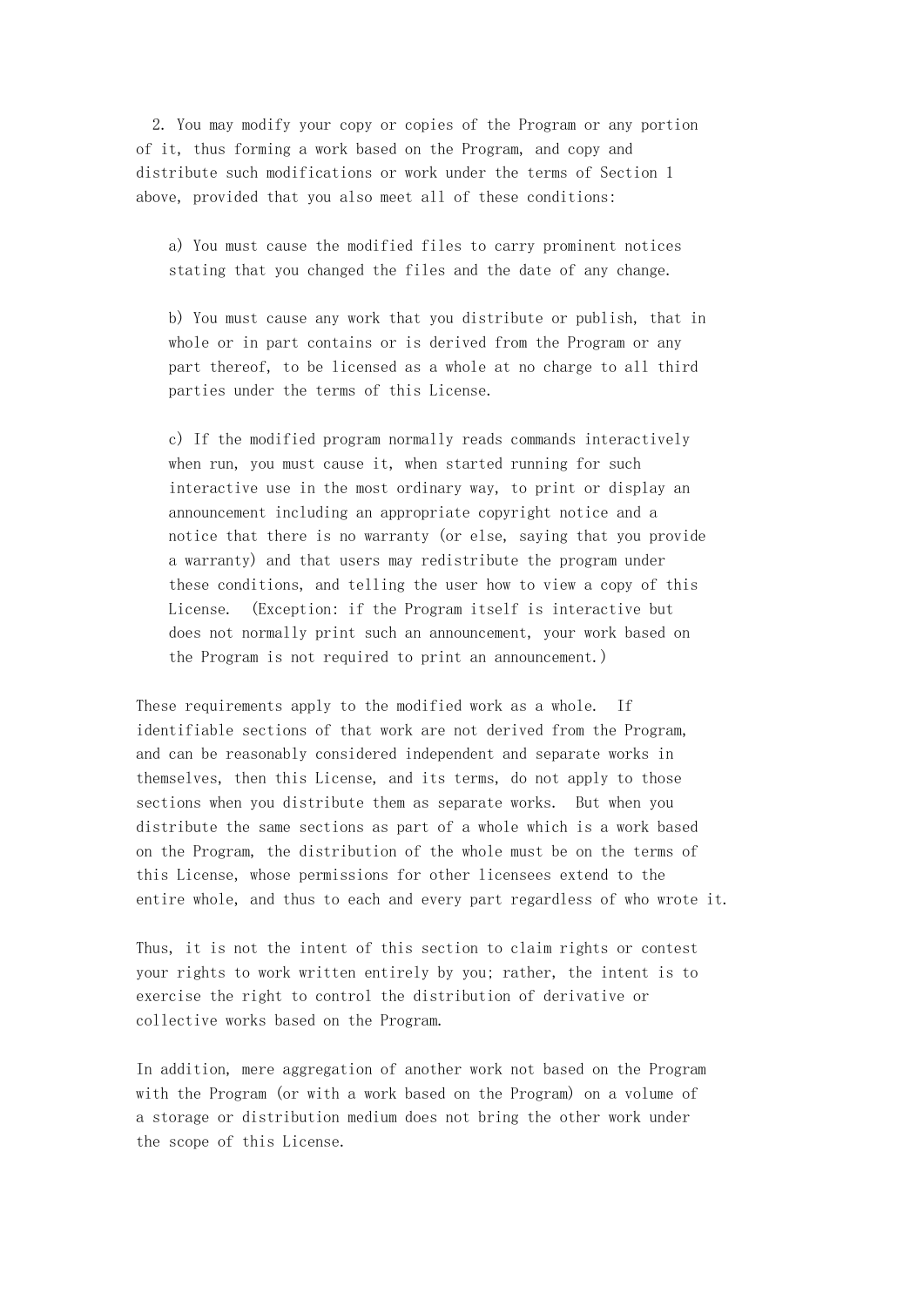3. You may copy and distribute the Program (or a work based on it, under Section 2) in object code or executable form under the terms of Sections 1 and 2 above provided that you also do one of the following:

 a) Accompany it with the complete corresponding machine-readable source code, which must be distributed under the terms of Sections 1 and 2 above on a medium customarily used for software interchange; or,

 b) Accompany it with a written offer, valid for at least three years, to give any third party, for a charge no more than your cost of physically performing source distribution, a complete machine-readable copy of the corresponding source code, to be distributed under the terms of Sections 1 and 2 above on a medium customarily used for software interchange; or,

 c) Accompany it with the information you received as to the offer to distribute corresponding source code. (This alternative is allowed only for noncommercial distribution and only if you received the program in object code or executable form with such an offer, in accord with Subsection b above.)

The source code for a work means the preferred form of the work for making modifications to it. For an executable work, complete source code means all the source code for all modules it contains, plus any associated interface definition files, plus the scripts used to control compilation and installation of the executable. However, as a special exception, the source code distributed need not include anything that is normally distributed (in either source or binary form) with the major components (compiler, kernel, and so on) of the operating system on which the executable runs, unless that component itself accompanies the executable.

If distribution of executable or object code is made by offering access to copy from a designated place, then offering equivalent access to copy the source code from the same place counts as distribution of the source code, even though third parties are not compelled to copy the source along with the object code.

 4. You may not copy, modify, sublicense, or distribute the Program except as expressly provided under this License. Any attempt otherwise to copy, modify, sublicense or distribute the Program is void, and will automatically terminate your rights under this License. However, parties who have received copies, or rights, from you under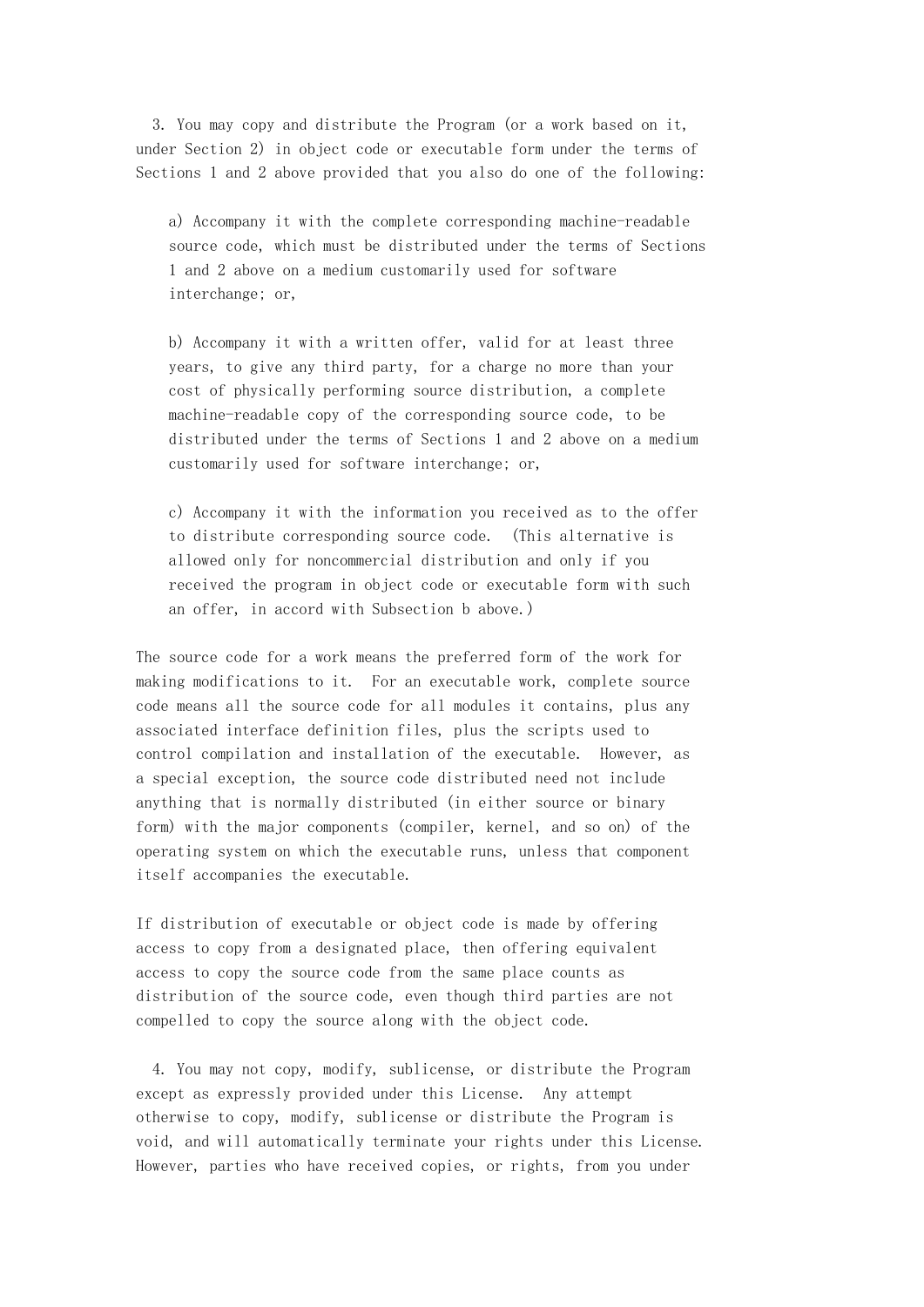this License will not have their licenses terminated so long as such parties remain in full compliance.

 5. You are not required to accept this License, since you have not signed it. However, nothing else grants you permission to modify or distribute the Program or its derivative works. These actions are prohibited by law if you do not accept this License. Therefore, by modifying or distributing the Program (or any work based on the Program), you indicate your acceptance of this License to do so, and all its terms and conditions for copying, distributing or modifying the Program or works based on it.

 6. Each time you redistribute the Program (or any work based on the Program), the recipient automatically receives a license from the original licensor to copy, distribute or modify the Program subject to these terms and conditions. You may not impose any further restrictions on the recipients' exercise of the rights granted herein. You are not responsible for enforcing compliance by third parties to this License.

 7. If, as a consequence of a court judgment or allegation of patent infringement or for any other reason (not limited to patent issues), conditions are imposed on you (whether by court order, agreement or otherwise) that contradict the conditions of this License, they do not excuse you from the conditions of this License. If you cannot distribute so as to satisfy simultaneously your obligations under this License and any other pertinent obligations, then as a consequence you may not distribute the Program at all. For example, if a patent license would not permit royalty-free redistribution of the Program by all those who receive copies directly or indirectly through you, then the only way you could satisfy both it and this License would be to refrain entirely from distribution of the Program.

If any portion of this section is held invalid or unenforceable under any particular circumstance, the balance of the section is intended to apply and the section as a whole is intended to apply in other circumstances.

It is not the purpose of this section to induce you to infringe any patents or other property right claims or to contest validity of any such claims; this section has the sole purpose of protecting the integrity of the free software distribution system, which is implemented by public license practices. Many people have made generous contributions to the wide range of software distributed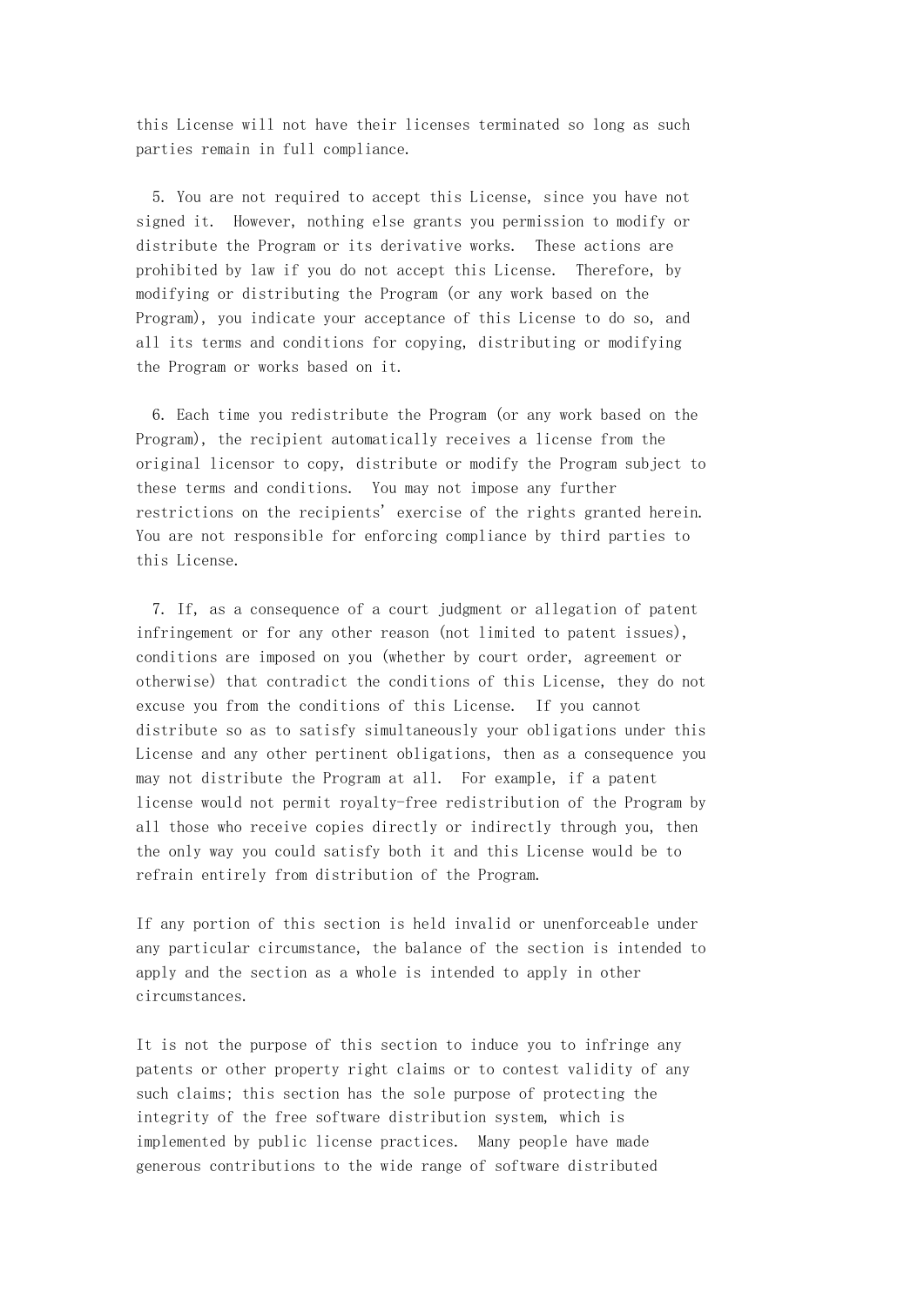through that system in reliance on consistent application of that system; it is up to the author/donor to decide if he or she is willing to distribute software through any other system and a licensee cannot impose that choice.

This section is intended to make thoroughly clear what is believed to be a consequence of the rest of this License.

 8. If the distribution and/or use of the Program is restricted in certain countries either by patents or by copyrighted interfaces, the original copyright holder who places the Program under this License may add an explicit geographical distribution limitation excluding those countries, so that distribution is permitted only in or among countries not thus excluded. In such case, this License incorporates the limitation as if written in the body of this License.

 9. The Free Software Foundation may publish revised and/or new versions of the General Public License from time to time. Such new versions will be similar in spirit to the present version, but may differ in detail to address new problems or concerns.

Each version is given a distinguishing version number. If the Program specifies a version number of this License which applies to it and "any later version", you have the option of following the terms and conditions either of that version or of any later version published by the Free Software Foundation. If the Program does not specify a version number of this License, you may choose any version ever published by the Free Software Foundation.

 10. If you wish to incorporate parts of the Program into other free programs whose distribution conditions are different, write to the author to ask for permission. For software which is copyrighted by the Free Software Foundation, write to the Free Software Foundation; we sometimes make exceptions for this. Our decision will be guided by the two goals of preserving the free status of all derivatives of our free software and of promoting the sharing and reuse of software generally.

### NO WARRANTY

 11. BECAUSE THE PROGRAM IS LICENSED FREE OF CHARGE, THERE IS NO WARRANTY FOR THE PROGRAM, TO THE EXTENT PERMITTED BY APPLICABLE LAW. EXCEPT WHEN OTHERWISE STATED IN WRITING THE COPYRIGHT HOLDERS AND/OR OTHER PARTIES PROVIDE THE PROGRAM "AS IS" WITHOUT WARRANTY OF ANY KIND, EITHER EXPRESSED OR IMPLIED, INCLUDING, BUT NOT LIMITED TO, THE IMPLIED WARRANTIES OF MERCHANTABILITY AND FITNESS FOR A PARTICULAR PURPOSE. THE ENTIRE RISK AS TO THE QUALITY AND PERFORMANCE OF THE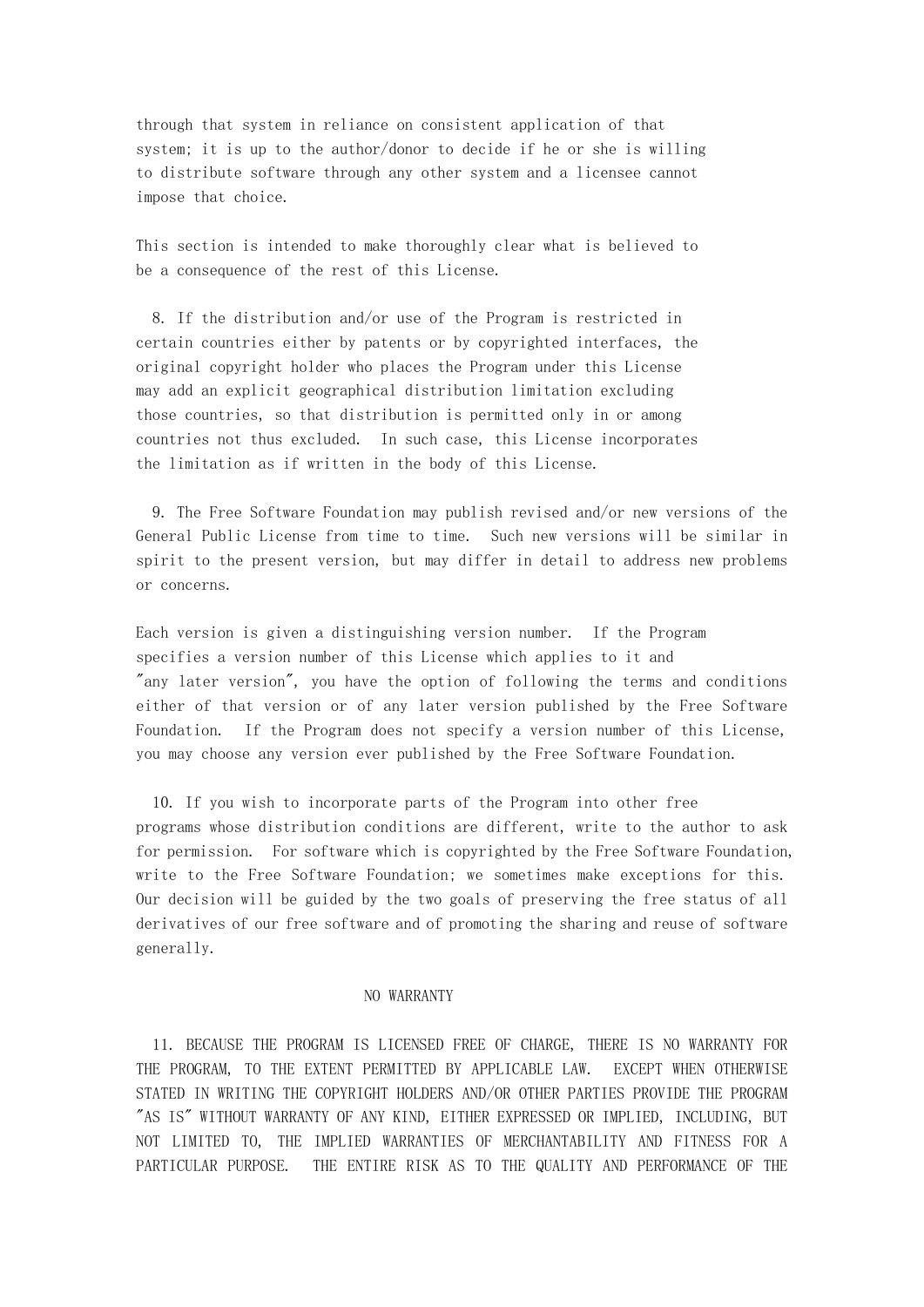PROGRAM IS WITH YOU. SHOULD THE PROGRAM PROVE DEFECTIVE, YOU ASSUME THE COST OF ALL NECESSARY SERVICING, REPAIR OR CORRECTION.

 12. IN NO EVENT UNLESS REQUIRED BY APPLICABLE LAW OR AGREED TO IN WRITING WILL ANY COPYRIGHT HOLDER, OR ANY OTHER PARTY WHO MAY MODIFY AND/OR REDISTRIBUTE THE PROGRAM AS PERMITTED ABOVE, BE LIABLE TO YOU FOR DAMAGES, INCLUDING ANY GENERAL, SPECIAL, INCIDENTAL OR CONSEQUENTIAL DAMAGES ARISING OUT OF THE USE OR INABILITY TO USE THE PROGRAM (INCLUDING BUT NOT LIMITED TO LOSS OF DATA OR DATA BEING RENDERED INACCURATE OR LOSSES SUSTAINED BY YOU OR THIRD PARTIES OR A FAILURE OF THE PROGRAM TO OPERATE WITH ANY OTHER PROGRAMS), EVEN IF SUCH HOLDER OR OTHER PARTY HAS BEEN ADVISED OF THE POSSIBILITY OF SUCH DAMAGES.

### END OF TERMS AND CONDITIONS

How to Apply These Terms to Your New Programs

 If you develop a new program, and you want it to be of the greatest possible use to the public, the best way to achieve this is to make it free software which everyone can redistribute and change under these terms.

 To do so, attach the following notices to the program. It is safest to attach them to the start of each source file to most effectively convey the exclusion of warranty; and each file should have at least the "copyright" line and a pointer to where the full notice is found.

 $\zeta$  one line to give the program's name and a brief idea of what it  $does.$ 

Copyright (C)  $\langle year \rangle$   $\langle name of author \rangle$ 

 This program is free software; you can redistribute it and/or modify it under the terms of the GNU General Public License as published by the Free Software Foundation; either version 2 of the License, or (at your option) any later version.

 This program is distributed in the hope that it will be useful, but WITHOUT ANY WARRANTY; without even the implied warranty of MERCHANTABILITY or FITNESS FOR A PARTICULAR PURPOSE. See the GNU General Public License for more details.

 You should have received a copy of the GNU General Public License along with this program; if not, write to the Free Software Foundation, Inc., 51 Franklin Street, Fifth Floor, Boston, MA 02110-1301 USA.